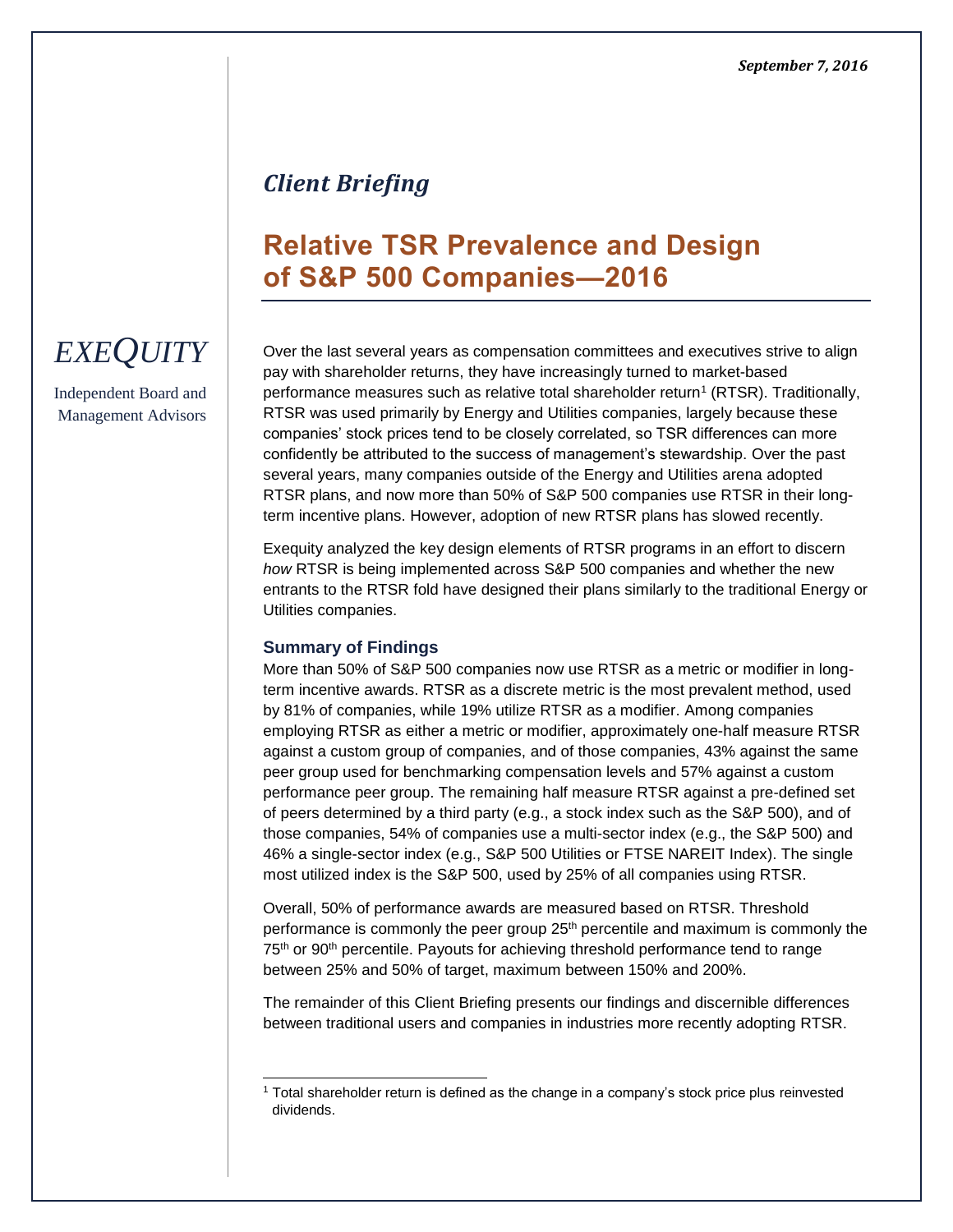#### **Prevalence**

Energy and Utilities companies continue to be the primary users of RTSR across the S&P 500, with 85% of Energy and nearly all Utilities companies using RTSR. Of the remaining industries with 20 or more companies in the S&P 500, Materials and Real Estate companies are the only other sectors with 60% or higher RTSR prevalence. Within each of these high-prevalence sectors, companies tend to face similar commodity price pressures or economic similarities, potentially rendering RTSR a more reliable method for identifying financial and operational outperformance via market performance. (We refer to Energy, Materials, Real Estate, and Utilities companies collectively as the Core group of RTSR users, while the remaining companies we refer to as Non-Core.)

We note that Non-Core RTSR companies generally have lesser (or more diversified) commodity pricing (or other) pressures and tend to use RTSR with roughly one-half the frequency of Core companies. Prevalence among other Non-Core companies is generally within the 40% to 50% range. We would posit that Non-Core companies experience a more diverse array of stock price pressures than do Core companies by virtue of various industry-specific factors that operate as independent variables, from raw materials and transportation costs to consumer preferences. 2 It appears that industry-specific forces are driving the ways in which RTSR is used in pay programs.

|               | <b>GICS Sector</b>                      | <b>S&amp;P 500</b> | # Using<br><b>RTSR</b> | % Using<br><b>RTSR</b> |
|---------------|-----------------------------------------|--------------------|------------------------|------------------------|
|               | <b>Utilities</b>                        | 29                 | 28                     | 97%                    |
| <b>RTSR</b>   | Energy                                  | 40                 | 34                     | 85%                    |
|               | <b>Real Estate</b>                      | 27                 | 21                     | 78%                    |
| Core          | <b>Materials</b>                        | 27                 | 18                     | 67%                    |
|               | <b>Core RTSR</b>                        | 123                | 101                    | 82%                    |
|               | <b>Health Care</b>                      | 56                 | 27                     | 48%                    |
|               | <b>Information Technology</b>           | 67                 | 32                     | 48%                    |
| Non-Core RTSR | <b>Consumer Staples</b>                 | 38                 | 18                     | 47%                    |
|               | <b>Industrials</b>                      | 65                 | 28                     | 43%                    |
|               | <b>Consumer Discretionary</b>           | 83                 | 35                     | 42%                    |
|               | Financials (Excluding Real Estate)      | 63                 | 22                     | 35%                    |
|               | Telecommunication Services <sup>1</sup> | 5                  | 4                      | 80%                    |
|               | <b>Non-Core RTSR</b>                    | 377                | 166                    | 44%                    |
|               |                                         |                    |                        |                        |
|               | <b>S&amp;P 500</b>                      | 500                | 267                    | 53%                    |

The table below reflects the prevalence of RTSR programs within selected industries:

<sup>1</sup> Included in Non-Core RTSR due to small sample size.

l

*Note: Prevalence data for 2016 collected from proxies filed for S&P 500 companies with fiscal years ending March 2015 through February 2016.* 

<sup>&</sup>lt;sup>2</sup> For example, the share price of a health care equipment company reliant upon a certain precious metal (presumably provided by a Materials company) may exhibit sensitivities to the price swings of this commodity, but this will be one of many factors impacting this hypothetical health care company's share price. The precious metal company's share price will show much greater—and direct—sensitivity to the same price swings.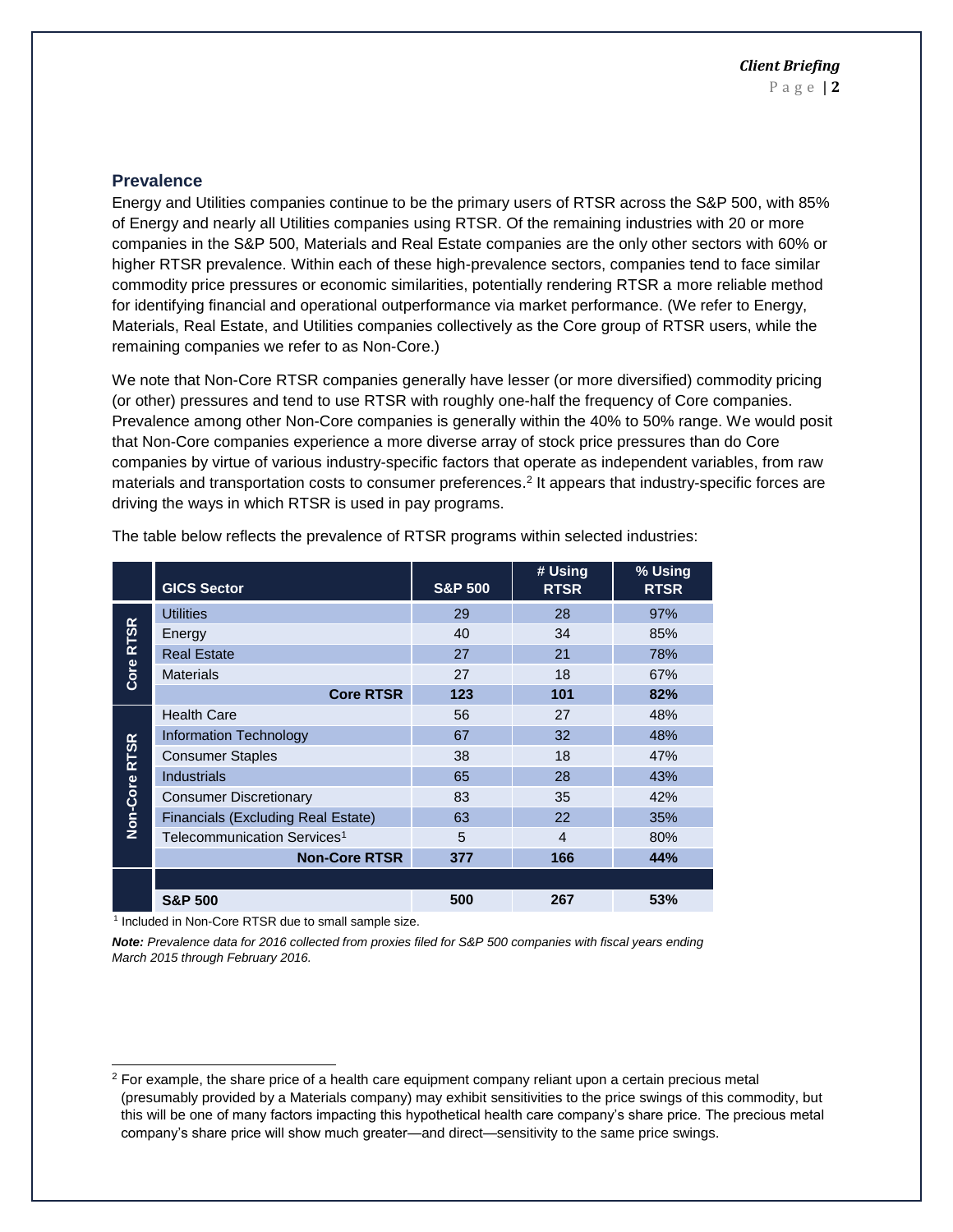|                    | 2016 % Using<br><b>RTSR</b> | 2015 % Using<br><b>RTSR</b> | 2014 % Using<br><b>RTSR</b> | 2013 % Using<br><b>RTSR</b> |
|--------------------|-----------------------------|-----------------------------|-----------------------------|-----------------------------|
| Core RTSR          | 82%                         | 81%                         | 79%                         | 70%                         |
| Non-Core RTSR      | 44%                         | 43%                         | 41%                         | 32%                         |
| <b>S&amp;P 500</b> | 53%                         | 52%                         | 51%                         | 41%                         |

Overall, prevalence of RTSR programs for 2016 is only slightly higher than in 2015:

*Note: Reflects prevalence for companies with fiscal years ending March to February (e.g., 2016 reflects companies with fiscal years ending March 2015 to February 2016).* 

#### **Metric Versus Modifier**

Companies typically employ RTSR in one of two ways: as a discrete metric within a performance plan or as a modifier to a financial metric. Used as a discrete metric, RTSR is assigned a weighting within the performance share plan, e.g., a company using RTSR as a discrete metric may weight it 50% and return on capital 50%. As a modifier, RTSR generally adjusts performance plan payouts, which typically measure a non-market metric (e.g., return on capital). In most cases, RTSR modifiers provide for upward or downward adjustment to plan payouts (e.g., a modifier of +/- 25%), though companies may also utilize downward-only or upward-only modifiers.

A majority of S&P 500 companies including RTSR in their long-term incentive plans use it as a discrete metric within their performance plans. The most prevalent weighting given to RTSR under performance share plans is 100%, but at the median, RTSR weighting is 50%. Core companies use RTSR as the sole performance metric more frequently than Non-Core companies. Core companies also use RTSR as a discrete metric in their performance plans more frequently than Non-Core companies.

Recently, more companies adding RTSR to their performance plans have done so by using the modifier approach, which accounts for much of the increase in overall RTSR prevalence since 2013.

|                  |                                    |                        | <b>RTSR as Long-Term Incentive Metric</b> |                                                         |                                                       |                                                                    |  |  |  |  |
|------------------|------------------------------------|------------------------|-------------------------------------------|---------------------------------------------------------|-------------------------------------------------------|--------------------------------------------------------------------|--|--|--|--|
|                  | <b>GICS Sector</b>                 | % Using<br><b>RTSR</b> | % Using                                   | Median % of<br><b>Performance</b><br><b>Share Units</b> | Mode % of<br><b>Performance</b><br><b>Share Units</b> | <b>RTSR as</b><br>Long-Term<br><b>Incentive</b><br><b>Modifier</b> |  |  |  |  |
|                  | <b>Utilities</b>                   | 97%                    | 93%                                       | 50%                                                     | 50%                                                   | 7%                                                                 |  |  |  |  |
| <b>TSR</b>       | Energy                             | 85%                    | 97%                                       | 100%                                                    | 100%                                                  | 3%                                                                 |  |  |  |  |
| œ<br>Core        | <b>Real Estate</b>                 | 78%                    | 100%                                      | 90%                                                     | 100%                                                  | 5%                                                                 |  |  |  |  |
|                  | <b>Materials</b>                   | 67%                    | 89%                                       | 50%                                                     | 50%                                                   | 11%                                                                |  |  |  |  |
|                  | <b>Core RTSR</b>                   | 82%                    | 95%                                       | 66%                                                     | 100%                                                  | 6%                                                                 |  |  |  |  |
| $\alpha$<br>RTSI | <b>Health Care</b>                 | 48%                    | 78%                                       | 50%                                                     | 50%                                                   | 22%                                                                |  |  |  |  |
|                  | <b>Information Technology</b>      | 48%                    | 75%                                       | 50%                                                     | 100%                                                  | 25%                                                                |  |  |  |  |
|                  | <b>Consumer Staples</b>            | 47%                    | 61%                                       | 50%                                                     | 100%                                                  | 39%                                                                |  |  |  |  |
|                  | <b>Industrials</b>                 | 43%                    | 79%                                       | 50%                                                     | 50%                                                   | 21%                                                                |  |  |  |  |
| Non-Core         | <b>Consumer Discretionary</b>      | 42%                    | 60%                                       | 50%                                                     | 100%                                                  | 40%                                                                |  |  |  |  |
|                  | Financials (Excluding Real Estate) | 35%                    | 82%                                       | 50%                                                     | 50%                                                   | 18%                                                                |  |  |  |  |
|                  | <b>Telecommunication Services</b>  | 80%                    | 75%                                       |                                                         |                                                       | 25%                                                                |  |  |  |  |
|                  | <b>Non-Core RTSR</b>               | 44%                    | 72%                                       | 50%                                                     | 50%                                                   | 28%                                                                |  |  |  |  |
|                  |                                    |                        |                                           |                                                         |                                                       |                                                                    |  |  |  |  |
|                  | <b>S&amp;P 500</b>                 | 53%                    | 81%                                       | 50%                                                     | 50%                                                   | 19%                                                                |  |  |  |  |

The table below identifies the ways in which RTSR is used within selected industries: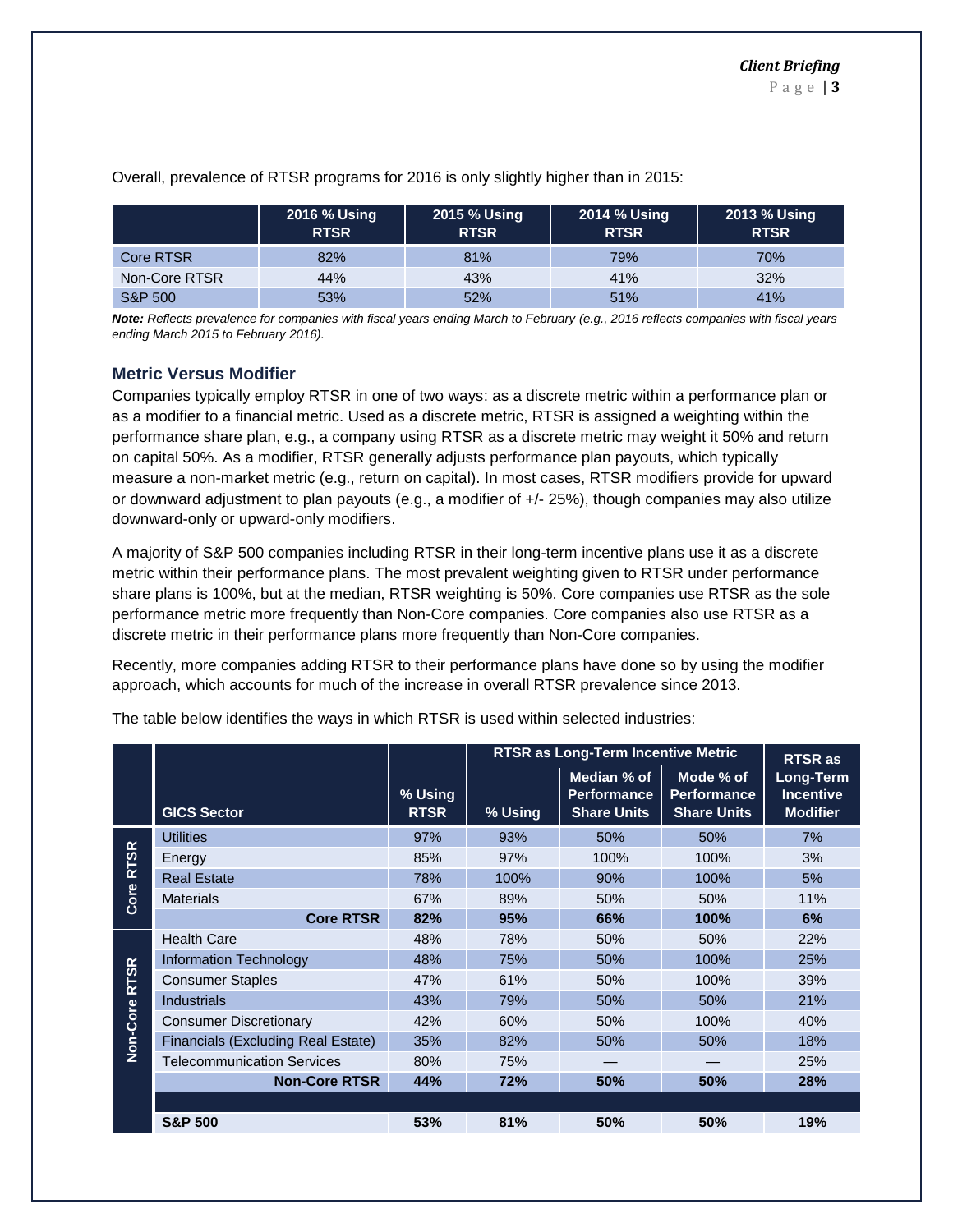#### **Peer Group**

The selection of an RTSR peer group is a critical factor in the establishment of an RTSR program. Broadly speaking, there are three categories of peer groups used by companies to benchmark RTSR:

- Multi-sector index—a broad-based index comprising multiple sectors such as the S&P 500 or two or more sectors within a broad-based index (e.g., S&P 500 excluding Financials).
- Single-sector index—an index comprising a single sector, such as an S&P sector index or non-S&P index such as the MSCI US REIT Index; other examples include the S&P 500 Utility Index or S&P 1500 Utility Index.
- Custom peer groups—the custom compensation benchmarking peers or custom performance peers.

Across the S&P 500, approximately one-half of companies use a peer group defined by a third party (e.g., S&P 500 or a sector index) and the other half use a customized peer group. Most Core companies (approximately 90%) use a focused peer group to benchmark RTSR by using either a single-sector index or custom group of companies. Notably, few Core companies, other than Materials companies, benchmark RTSR relative to multi-sector indexes. Non-Core companies, but especially consumeroriented companies, are more likely to use a broad index such as the S&P 500.

|             |                                    |                                                              | Multi- | Single-                       | <b>Custom Group</b>                 |                                    |  |
|-------------|------------------------------------|--------------------------------------------------------------|--------|-------------------------------|-------------------------------------|------------------------------------|--|
|             | <b>GICS Sector</b>                 | <b>Using</b><br><b>Sector</b><br><b>RTSR</b><br><b>Index</b> |        | <b>Sector</b><br><b>Index</b> | <b>Compensation</b><br><b>Peers</b> | <b>Performance</b><br><b>Peers</b> |  |
| $\alpha$    | <b>Utilities</b>                   | 97%                                                          |        | 50%                           | 18%                                 | 32%                                |  |
| <b>RTSI</b> | Energy                             |                                                              | 3%     | 15%                           | 26%                                 | 56%                                |  |
|             | <b>Real Estate</b>                 | 78%                                                          | 19%    | 76%                           |                                     | 5%                                 |  |
| Core        | <b>Materials</b>                   | 67%                                                          | 39%    | 6%                            | 28%                                 | 28%                                |  |
|             | <b>Core RTSR</b>                   | 82%                                                          | 12%    | 36%                           | 19%                                 | 34%                                |  |
|             | <b>Health Care</b>                 | 48%                                                          | 15%    | 33%                           | 37%                                 | 15%                                |  |
|             | Information Technology             | 48%                                                          | 47%    | 28%                           | 13%                                 | 13%                                |  |
| <b>RTSR</b> | <b>Consumer Staples</b>            |                                                              | 39%    | 11%                           | 28%                                 | 22%                                |  |
|             | <b>Industrials</b>                 | 43%                                                          | 39%    | 18%                           | 18%                                 | 25%                                |  |
| Non-Core    | <b>Consumer Discretionary</b>      | 42%                                                          | 57%    | 3%                            | 14%                                 | 26%                                |  |
|             | Financials (Excluding Real Estate) | 35%                                                          | 23%    | 9%                            | 27%                                 | 41%                                |  |
|             | <b>Telecommunication Services</b>  |                                                              | 25%    | 25%                           |                                     | 50%                                |  |
|             | <b>Non-Core RTSR</b>               | 44%                                                          | 38%    | 17%                           | 21%                                 | 23%                                |  |
|             |                                    |                                                              |        |                               |                                     |                                    |  |
|             | <b>S&amp;P 500</b>                 | 53%                                                          | 28%    | 24%                           | 20%                                 | 27%                                |  |

*Note: Approximately 6% of S&P 500 companies benchmark to more than one peer group. The data above reflects the primary RTSR peer group. The S&P 500 is the most prevalent secondary RTSR peer group.*

Among Energy companies, a large majority benchmark against custom groups due to the differing impacts oil prices have on companies within various sectors in the overall industry. For example, a rise (or fall) in global oil prices will affect exploration and production companies differently than oil transportation companies or oil refining companies. Because Utilities are not subject to the intra-sector variances that impact Energy companies, they tend to benchmark to a single-sector index group (e.g., S&P 1500 Utilities or the Dow Utilities Index).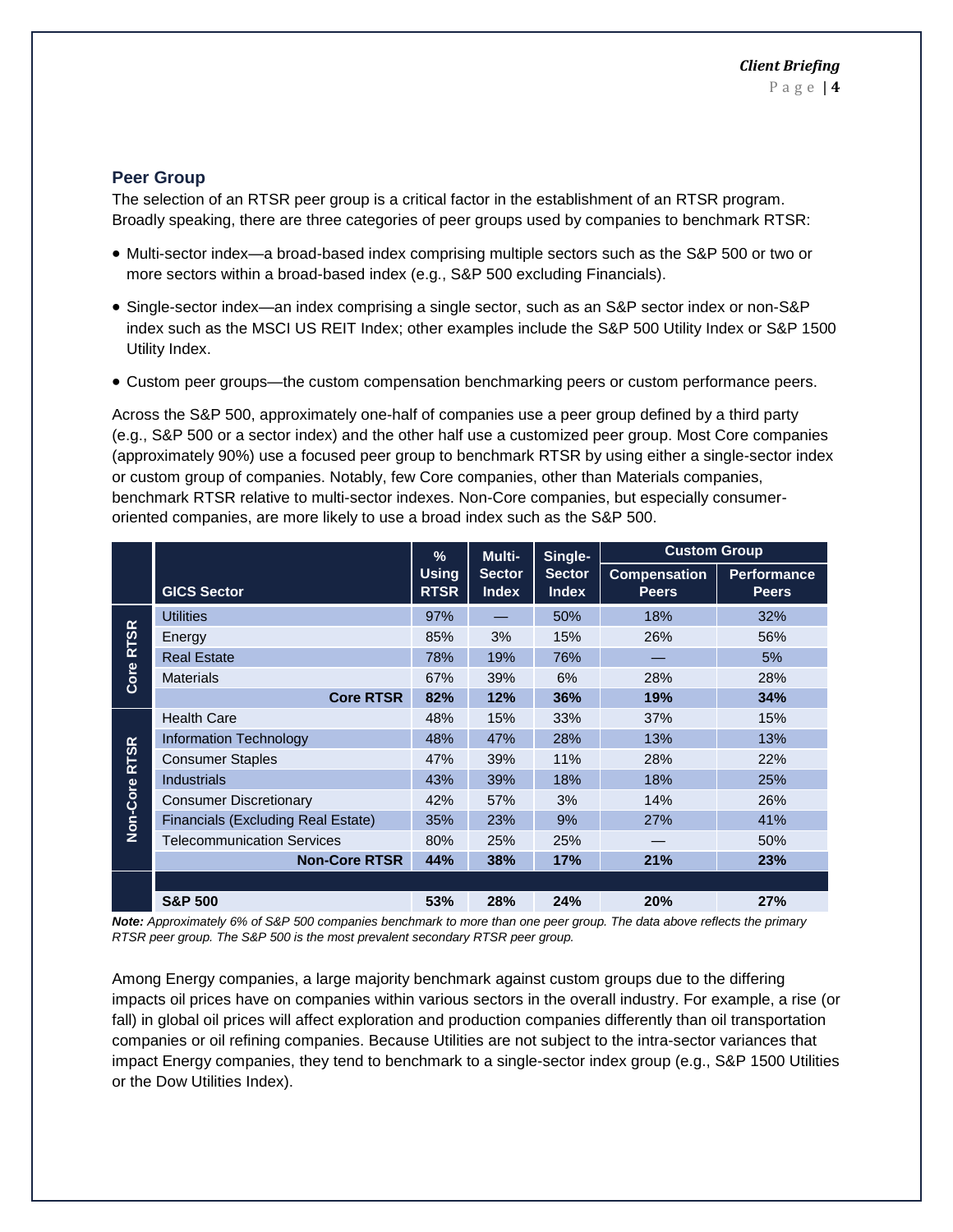Nearly all S&P 500 companies with RTSR plans use the traditional ranking method for benchmarking relative performance (e.g., percentile rank or numerical rank versus the peer group). An alternative to the traditional ranking method is to measure RTSR relative to an index composite (such as the S&P 500 Index). A company employing this method compares its TSR to that of the index composite figure and adjusts payouts based on the spread between the two figures. For example, if the company's TSR is 15% and the index composite TSR is 5%, then the company beat the index by 10 percentage points. This method is common among REITs, with roughly 40% measuring RTSR against an index composite figure, but is less than 10% prevalent across non-REIT S&P 500 companies.

## **Other Design Elements**

#### *Pay/Performance Leverage*

Unlike other design elements of RTSR plans, pay/performance leverage varies less across industries:

|                    |                 |       | <b>Performance</b> |                   | Payout        |             |             |      |  |  |
|--------------------|-----------------|-------|--------------------|-------------------|---------------|-------------|-------------|------|--|--|
|                    | <b>Median</b>   |       | <b>Mode</b>        |                   | <b>Median</b> |             | <b>Mode</b> |      |  |  |
|                    | Max.<br>Thresh. |       | Thresh.            | Max. <sup>1</sup> | Thresh.       | Max.        | Thresh.     | Max. |  |  |
| <b>Core RTSR</b>   | 25%             | 87.5% | <b>25%</b>         | 75%               | 37.5%         | <b>200%</b> | 50%         | 200% |  |  |
| Non-Core RTSR      | 25%             | 80%   | 25%                | 75%               | 50%           | 200%        | 50%         | 200% |  |  |
| <b>S&amp;P 500</b> | 25%             | 80%   | 25%                | 75%               | 50%           | 200%        | 50%         | 200% |  |  |

<sup>1</sup> Among core companies, prevalence of 75<sup>th</sup> and 90<sup>th</sup> percentiles is nearly evenly split: 29% use the 75<sup>th</sup> and 28% use the 90<sup>th</sup>. Among Non-Core companies, 66% use the 75<sup>th</sup> percentile and 26% use the 90<sup>th</sup> percentile.

*Note: When RTSR is used as a modifier, the most common performance hurdles are 25th and 75th percentiles (threshold and maximum, respectively), and the median/mode percentage modifier is +/- 25%.*

## *Negative TSR Cap*

An increasing number of companies are imposing a "cap" on RTSR payouts when absolute TSR is negative. Compensation Committees are increasingly uncomfortable with the possibility of above-target RTSR payouts when shareholder returns over the measurement period are negative. Shareholders and proxy advisors tend to favor capping awards at target when absolute TSR is negative. Less than 20% of S&P 500 companies disclose caps on RTSR awards, based on the most recent proxy filings as of this publication, but prevalence of negative TSR caps is undoubtedly increasing.

## *Stock Price Averaging*

Since RTSR is a naturally volatile incentive metric, companies commonly employ stock price averaging to smooth out the impact of daily stock price movements on relative performance at the beginning and end of the performance period. Stock price averaging periods range from 5 trading days to 90 calendar days (e.g.,  $4<sup>th</sup>$  quarter average), with the most common time frame approximating one month (e.g., 30 calendar days or 20 trading days).

Among those companies disclosing averaging periods, approximately 60% use a period of one to four weeks (e.g., 5 trading days to 30 calendar days), with 20 trading or 30 calendar days being the most prevalent periods. Among the remaining companies, 20% use a period of six to ten weeks (e.g., 45 calendar or 30 trading days), and 20% a 90-calendar day period. (*Note: Some companies do not disclose averaging periods in proxy filings, even if they are used in calculating RTSR.*)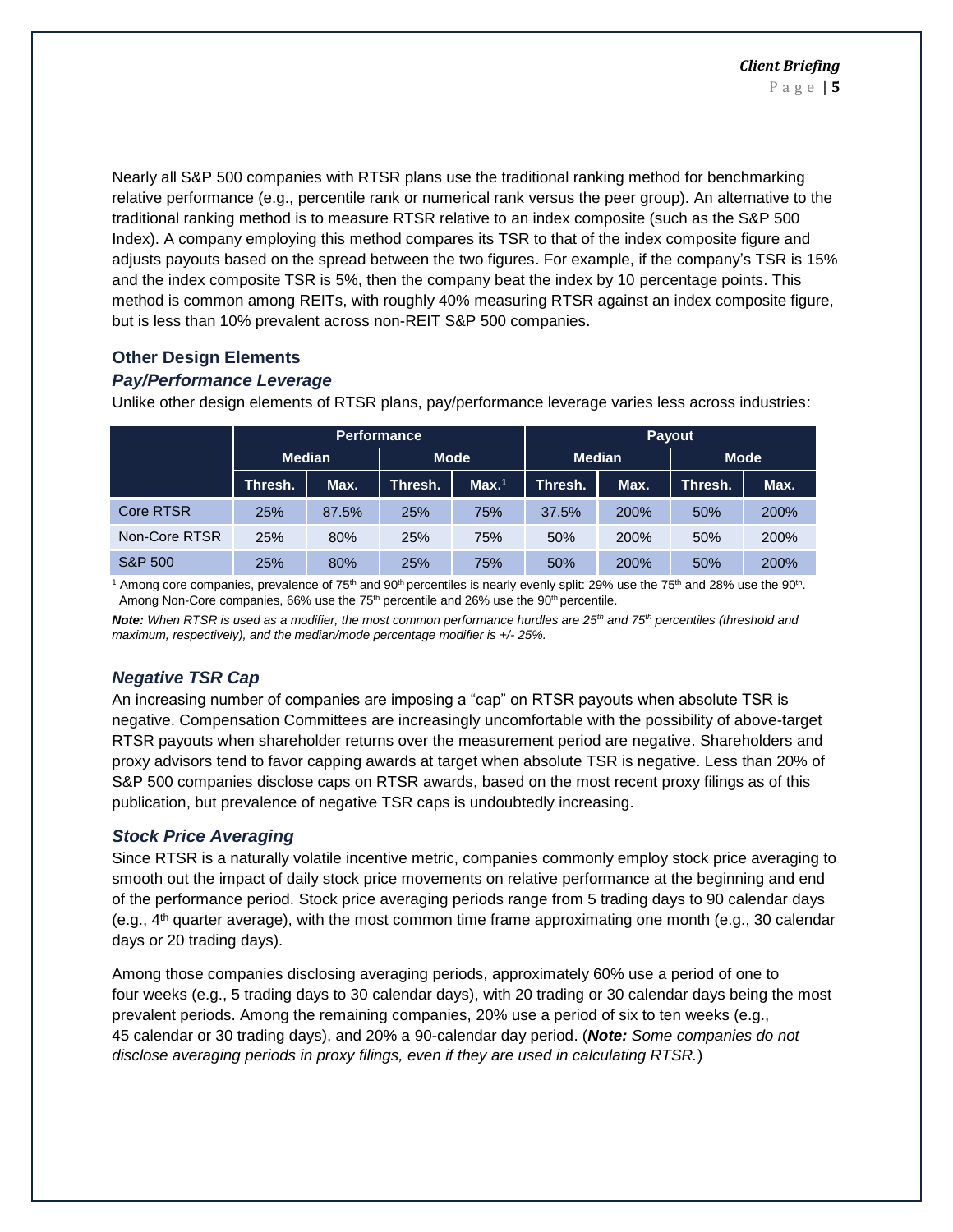Stock price averaging periods are commonly viewed as shareholder-neutral, working neither in favor of nor against executives' wealth interests. To test this common perception, we measured 3-year TSRs of S&P 500 companies using 30-, 60-, and 90-day share price averaging periods and compared results to point-to point TSR (i.e., no averaging period). We measured TSR on an absolute and relative basis versus the S&P 500 for 3-year periods ending quarterly over the past three years. We found that while on average differences are indeed minimal, calculated TSR increasingly deviates from the shareholder experience as averaging periods are extended. Individual differences in TSR vary, sometimes greatly, which may significantly affect relative performance results.

|                           |           | <b>Change in Absolute TSR vs.</b><br><b>Period-End Price</b> |         | Change in RTSR Percentile Rank vs.<br><b>Period-End Price</b> |        |            |  |  |  |
|---------------------------|-----------|--------------------------------------------------------------|---------|---------------------------------------------------------------|--------|------------|--|--|--|
|                           | $30$ -Day | 60-Day                                                       | 90-Day  | $30$ -Day                                                     | 60-Day | $90 - Day$ |  |  |  |
| Average <sup>1</sup>      | 1%        | $0\%$                                                        | $-1%$   | 3%                                                            | 6%     | 9%         |  |  |  |
| Max <sup>2</sup>          | 52%       | 109%                                                         | 153%    | 12%                                                           | 23%    | 62%        |  |  |  |
| Min <sup>2</sup>          | $-72%$    | $-130%$                                                      | $-205%$ | $-44%$                                                        | $-76%$ | $-81%$     |  |  |  |
| <b>Standard Deviation</b> | 10%       | 18%                                                          | 29%     | 4%                                                            | 8%     | 12%        |  |  |  |

<sup>1</sup> Average change in RTSR percentile rank is based on the absolute value of change in percentile rank.

 $2$  Excludes outliers in the lowest and highest 1% due to periodic extreme share price swings (e.g., Netflix).

We also found that use of share price averaging periods rarely results in absolute TSR swinging from negative to positive, or vice versa, which could either trigger or remove a negative TSR cap. Across the periods measured, a 30-day average flipped absolute TSR in just 1% of instances, whereas 60- and 90 day averaging periods flipped absolute TSR in 3% and 4% of instances, respectively.

#### *Above-Median Target Performance Percentile*

Recently, proxy advisors have begun subjecting RTSR plans to an increased level of scrutiny, occasionally criticizing companies for prescribing a target-level payout at median performance. ISS went so far as to suggest that targeting median performance may not always be defensible. Despite this ISS criticism, more than 90% of S&P 500 companies target the peer group median.

#### **Discussion**

l

The data reflects that S&P 500 companies use a variety of methods to deploy RTSR in their long-term incentive programs. Notably, new entrants to the community of RTSR users did not follow the lead of Energy and Utilities companies with regard to peer group selection. Rather, many have chosen to benchmark RTSR against the S&P 500 as a measure of the broader stock market, as opposed to any one particular industry. Companies benchmarking RTSR to multi-sector indexes such as the S&P 500 may seek to compare their returns to a broader array of potential investment choices a hypothetical investor may possess. Interestingly, many companies have apparently determined that usage of a broad index is inappropriate due to the low correlations between their stocks and stocks in other industries (e.g., an electric utility versus a technology company, a restaurant versus an oil drilling company).

Misperceptions remain, however, with regard to how companies use RTSR. For example, in its May/June 2016 edition of *ExecComp Insights*, ISS Corporate Solutions suggested that use of performance peer groups was "more trouble with investors than it's worth to executives" and "the overwhelming majority of companies use the same peer group for pay benchmarking and performance comparisons."<sup>3</sup> In fact, a minority of companies use their compensation peer groups to benchmark relative performance (20%);

<sup>3</sup> From ISS Corporate Solutions' *ExecComp Insights,* May/June 2016 e-newsletter.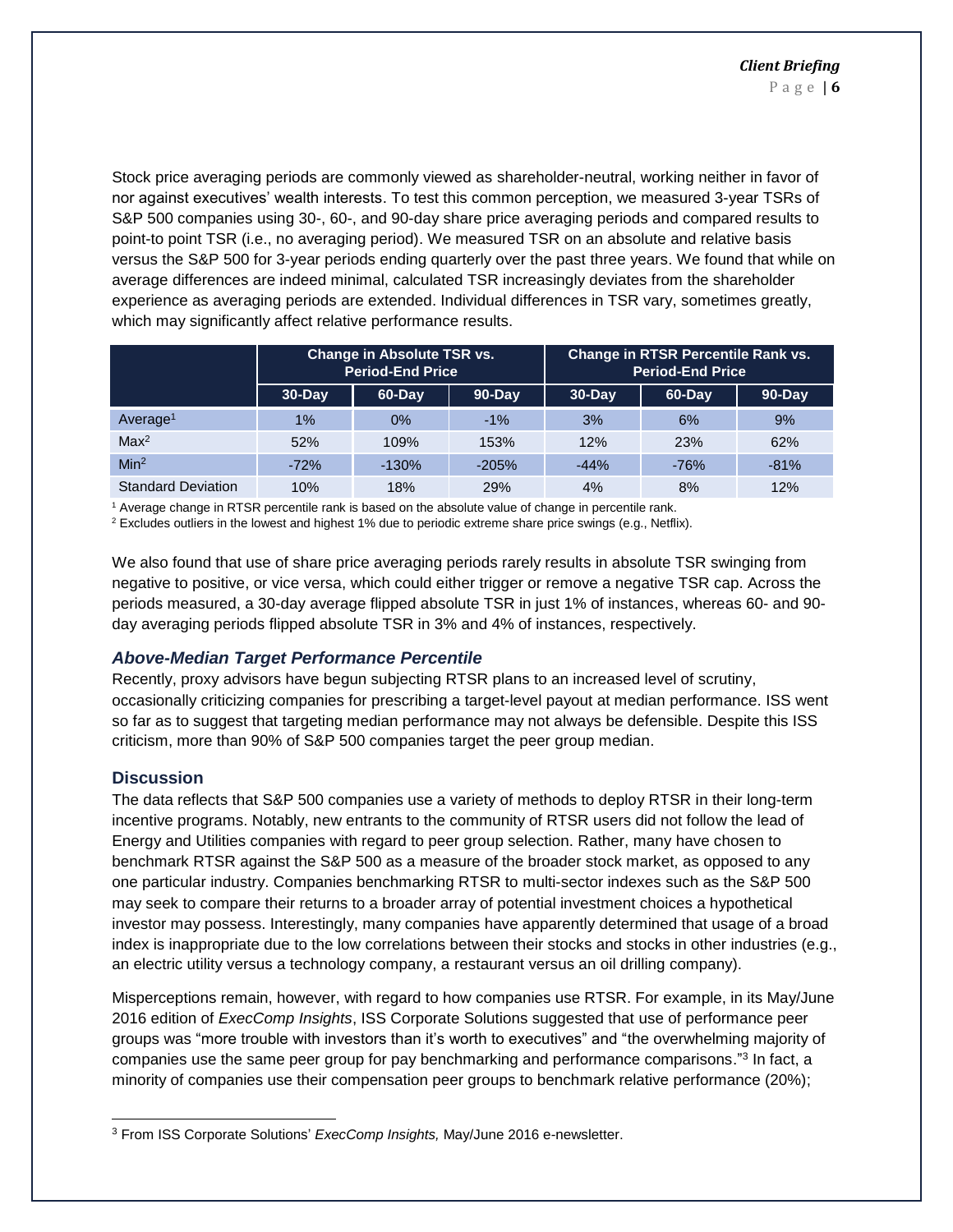moreover, *fewer* companies are using their compensation peer groups now than were doing so the year prior (23% in 2015). While ISS may posit that it is preferable to use a single peer group for relative pay and relative performance purposes, 80% of S&P 500 companies benchmarking RTSR appear to disagree. ISS's article makes no mention of the single most prevalent peer group used: the S&P 500. When compensation peer groups consist of companies that are talent and/or size peers but not competitors for investment capital, it is only logical to differentiate between compensation and performance peer groups. We suspect most institutional investors (ISS's clients) understand this.

The rise in RTSR prevalence over the last 10 years has many roots, from the impact of say-on-pay to the increasing influence of proxy advisors. Companies finding it challenging to set reasonable long-term goals but feeling pressure by proxy advisors to implement performance-based long-term incentives may turn to RTSR as a non-controversial solution: it demonstrates a commitment to performance-based pay (i.e., "checks the box" for ISS), requires no goal setting (outside of relative ranking), is ostensibly objective, and is intended to align executive wealth with the shareholder experience. However, as a backward-looking metric, RTSR does little to motivate executive behaviors and is often viewed as a "lottery ticket" by participants—especially in instances where peer group companies poorly correlate with the sponsor. Regardless, RTSR is widely perceived as a "shareholder-friendly" metric, as it aligns with relative shareholder returns. In our view, RTSR can be a shareholder-friendly metric, as long as it can be expected to reasonably and reliably reflect a company's relative overall performance via market performance.<sup>4</sup>

If a company does not trade similarly to, and exhibits market characteristics out of line with, its RTSR peers, the peer group cannot be expected to reasonably reflect the sponsor company's relative performance. In such a case, relative performance outcomes are more likely to result from chance—the antithesis of shareholder-friendly pay-for-performance alignment. <sup>5</sup> Determination of relative market comparability is difficult to surmise without a rigorous analysis.

The SEC's forthcoming pay-for-performance rules place a great deal of emphasis on relative market performance, which could further encourage use of RTSR. From our perspective, RTSR is a metric to be approached with caution. We think companies currently using or contemplating RTSR should consider the approach taken by Core RTSR users, who tend to use focused sets of peers against whom relative performance may be more reliably measured. We would strongly encourage companies to assess their relative market characteristics—using an objective analysis such as Exequity's Market Analytics—early on in the process of deciding whether or how to use RTSR or when reviewing the appropriateness of their current RTSR peer groups. Market Analytics helps determine if RTSR is a reasonable metric to use and, if so, which index or peer group of companies can be expected to best measure a company's relative performance and drive the relative pay-for-performance outcomes shareholders expect.

l

<sup>4</sup> There are other design elements that may not be considered shareholder-friendly, such as the potential for above-target payouts when shareholder returns are negative.

<sup>5</sup> For example, let us assume measurement of relative performance versus the S&P 500: Is it meaningful if a restaurant company outperforms most Utilities? If a retailer outperforms most Energy companies? In our view, the likely answer is "no" in each of these cases.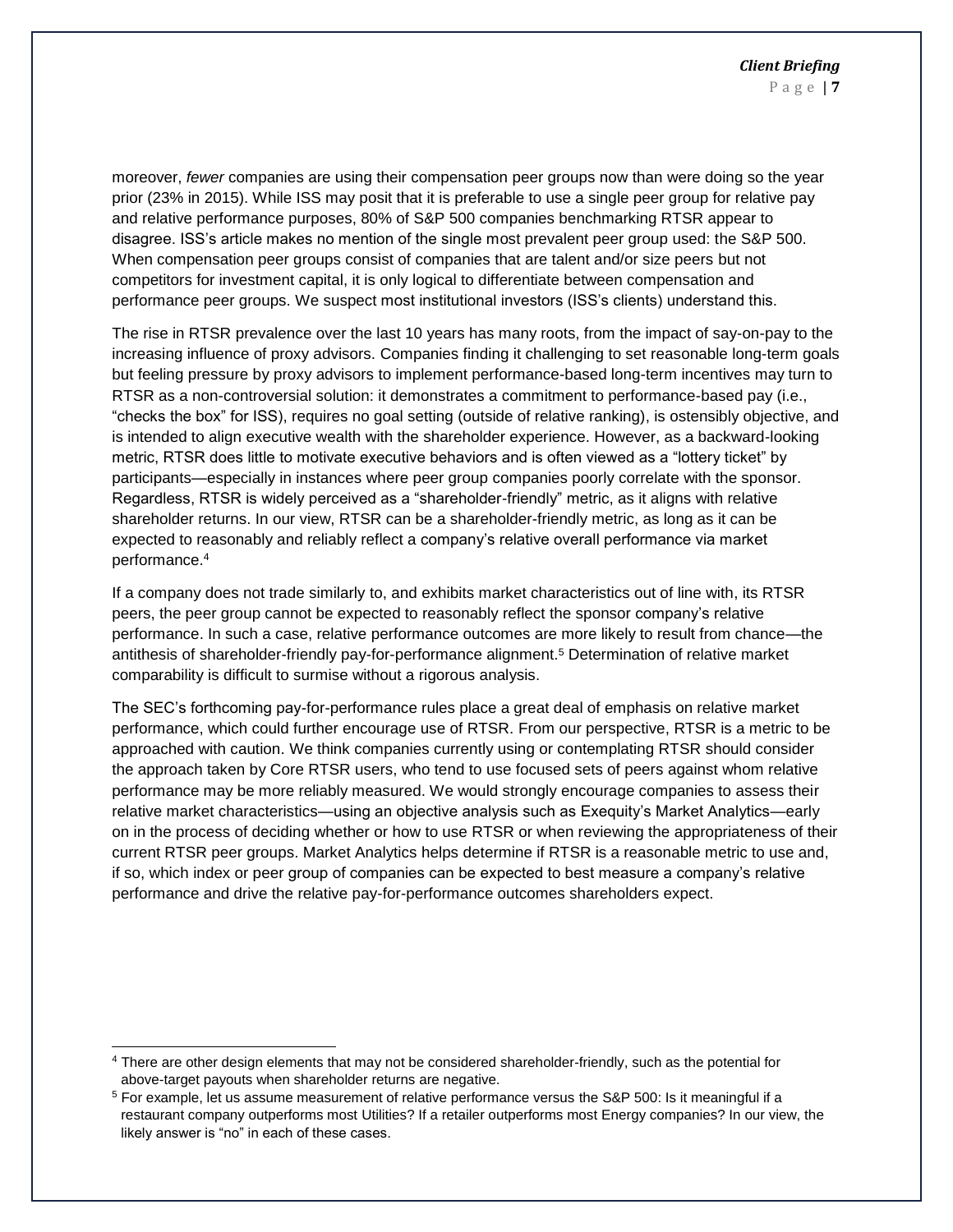# *Client Briefing*

P a g e | **8**

# **S&P 500 RTSR Prevalence and Design Results Detail**

|             |                                                     |                    | <b>Companies Using RTSR in Long-Term Incentive Plans</b> |                                |                      |                                                         |                                                       |                                                                    | <b>RTSR Peer Group</b> |                                 |                                                      |                                          |                                        |                              |
|-------------|-----------------------------------------------------|--------------------|----------------------------------------------------------|--------------------------------|----------------------|---------------------------------------------------------|-------------------------------------------------------|--------------------------------------------------------------------|------------------------|---------------------------------|------------------------------------------------------|------------------------------------------|----------------------------------------|------------------------------|
|             |                                                     |                    |                                                          |                                |                      | RTSR as Long-Term Incentive Metric                      |                                                       |                                                                    |                        | <b>Method</b>                   |                                                      |                                          |                                        |                              |
|             | <b>GICS Sector</b><br>(Selected GICS Subset)        | <b>S&amp;P 500</b> | <b>RTSR</b>                                              | # Using % Using<br><b>RTSR</b> | $\%$<br><b>Using</b> | Median % of<br><b>Performance</b><br><b>Share Units</b> | Mode % of<br><b>Performance</b><br><b>Share Units</b> | <b>RTSR</b> as<br>Long-Term<br><b>Incentive</b><br><b>Modifier</b> | Rank                   | $+/-$ Index<br><b>Composite</b> | Broad-<br>Based/<br>Multi-<br><b>Sector</b><br>Index | Single-<br><b>Sector</b><br><b>Index</b> | <b>Custom</b><br>Comp.<br><b>Peers</b> | <b>Custom</b><br>Perf. Peers |
|             | <b>Utilities</b>                                    | 29                 | 28                                                       | 97%                            | 93%                  | 50%                                                     | 50%                                                   | 7%                                                                 | 100%                   |                                 |                                                      | 50%                                      | 18%                                    | 32%                          |
|             | Energy                                              | 40                 | 34                                                       | 85%                            | 97%                  | 100%                                                    | 100%                                                  | 3%                                                                 | 97%                    | 3%                              | 3%                                                   | 15%                                      | 26%                                    | 56%                          |
| Core RTSR   | <b>Energy Equipment &amp; Services</b>              | 10                 | 6                                                        | 60%                            | 83%                  | 50%                                                     | 50%                                                   | 17%                                                                | 100%                   | —                               | -                                                    | 67%                                      |                                        | 33%                          |
|             | Oil. Gas & Consumable Fuels                         | 30                 | 28                                                       | 93%                            | 100%                 | 100%                                                    | 100%                                                  |                                                                    | 96%                    | 4%                              | 4%                                                   | 4%                                       | 32%                                    | 61%                          |
|             | <b>Real Estate</b>                                  | 27                 | 21                                                       | 78%                            | 100%                 | 90%                                                     | 100%                                                  | 5%                                                                 | 67%                    | 38%                             | 19%                                                  | 76%                                      | $\overline{\phantom{0}}$               | 5%                           |
|             | <b>Materials</b>                                    | 27                 | 18                                                       | 67%                            | 89%                  | 50%                                                     | 50%                                                   | 11%                                                                | 94%                    | 6%                              | 39%                                                  | 6%                                       | 28%                                    | 28%                          |
|             | <b>Core RTSR</b>                                    | 123                | 101                                                      | 82%                            | 95%                  | 66%                                                     | 100%                                                  | 6%                                                                 | 91%                    | 10%                             | 12%                                                  | 36%                                      | 19%                                    | 34%                          |
|             | <b>Health Care</b>                                  | 56                 | 27                                                       | 48%                            | 78%                  | 50%                                                     | 50%                                                   | 22%                                                                | 85%                    | 15%                             | 15%                                                  | 33%                                      | 37%                                    | 15%                          |
|             | <b>Information Technology</b>                       | 67                 | 32                                                       | 48%                            | 75%                  | 50%                                                     | 100%                                                  | 25%                                                                | 78%                    | 22%                             | 47%                                                  | 28%                                      | 13%                                    | 13%                          |
|             | <b>Industrials</b>                                  | 65                 | 28                                                       | 43%                            | 79%                  | 50%                                                     | 50%                                                   | 21%                                                                | 96%                    | 4%                              | 39%                                                  | 18%                                      | 18%                                    | 25%                          |
|             | <b>Consumer Staples</b>                             | 38                 | 18                                                       | 47%                            | 61%                  | 50%                                                     | 100%                                                  | 39%                                                                | 100%                   |                                 | 39%                                                  | 11%                                      | 28%                                    | 22%                          |
| <b>RTSR</b> | Food & Staples Retailing                            | $\overline{7}$     | 2                                                        | 29%                            | 50%                  |                                                         |                                                       | 50%                                                                | 100%                   |                                 | 100%                                                 |                                          |                                        |                              |
|             | <b>Consumer Staples</b><br>(Excluding Retailing)    | 31                 | 16                                                       | 52%                            | 63%                  | 50%                                                     | 50%                                                   | 38%                                                                | 100%                   |                                 | 31%                                                  | 13%                                      | 31%                                    | 25%                          |
|             | <b>Consumer Discretionary</b>                       | 83                 | 35                                                       | 42%                            | 60%                  | 50%                                                     | 100%                                                  | 40%                                                                | 91%                    | 9%                              | 57%                                                  | 3%                                       | 14%                                    | 26%                          |
| Non-Core    | Retailing                                           | 31                 | 7                                                        | 23%                            | 43%                  |                                                         |                                                       | 57%                                                                | 86%                    | 14%                             | 57%                                                  |                                          | 14%                                    | 29%                          |
|             | <b>Consumer Discretionary</b><br>(Excluding Retail) | 52                 | 28                                                       | 54%                            | 64%                  | 50%                                                     | 50%                                                   | 36%                                                                | 93%                    | 7%                              | 57%                                                  | 4%                                       | 14%                                    | 25%                          |
|             | Financials (Ex. Real Estate)                        | 63                 | 22                                                       | 35%                            | 82%                  | 50%                                                     | 50%                                                   | 18%                                                                | 77%                    | 23%                             | 23%                                                  | 9%                                       | 27%                                    | 41%                          |
|             | Telecommunication Services <sup>1</sup>             | 5                  | 4                                                        | 80%                            | 75%                  |                                                         |                                                       | 25%                                                                | 100%                   |                                 | 25%                                                  | 25%                                      |                                        | 50%                          |
|             | <b>Non-Core RTSR</b>                                | 377                | 166                                                      | 44%                            | 72%                  | 50%                                                     | 50%                                                   | 28%                                                                | 88%                    | 12%                             | 38%                                                  | 17%                                      | 21%                                    | 23%                          |
|             |                                                     |                    |                                                          |                                |                      |                                                         |                                                       |                                                                    |                        |                                 |                                                      |                                          |                                        |                              |
|             | <b>S&amp;P 500</b>                                  | 500                | 267                                                      | 53%                            | 81%                  | 50%                                                     | 50%                                                   | 19%                                                                | 89%                    | 11%                             | 28%                                                  | 24%                                      | 20%                                    | 27%                          |

<sup>1</sup> Included in Non-Core RTSR category due to small sample size.